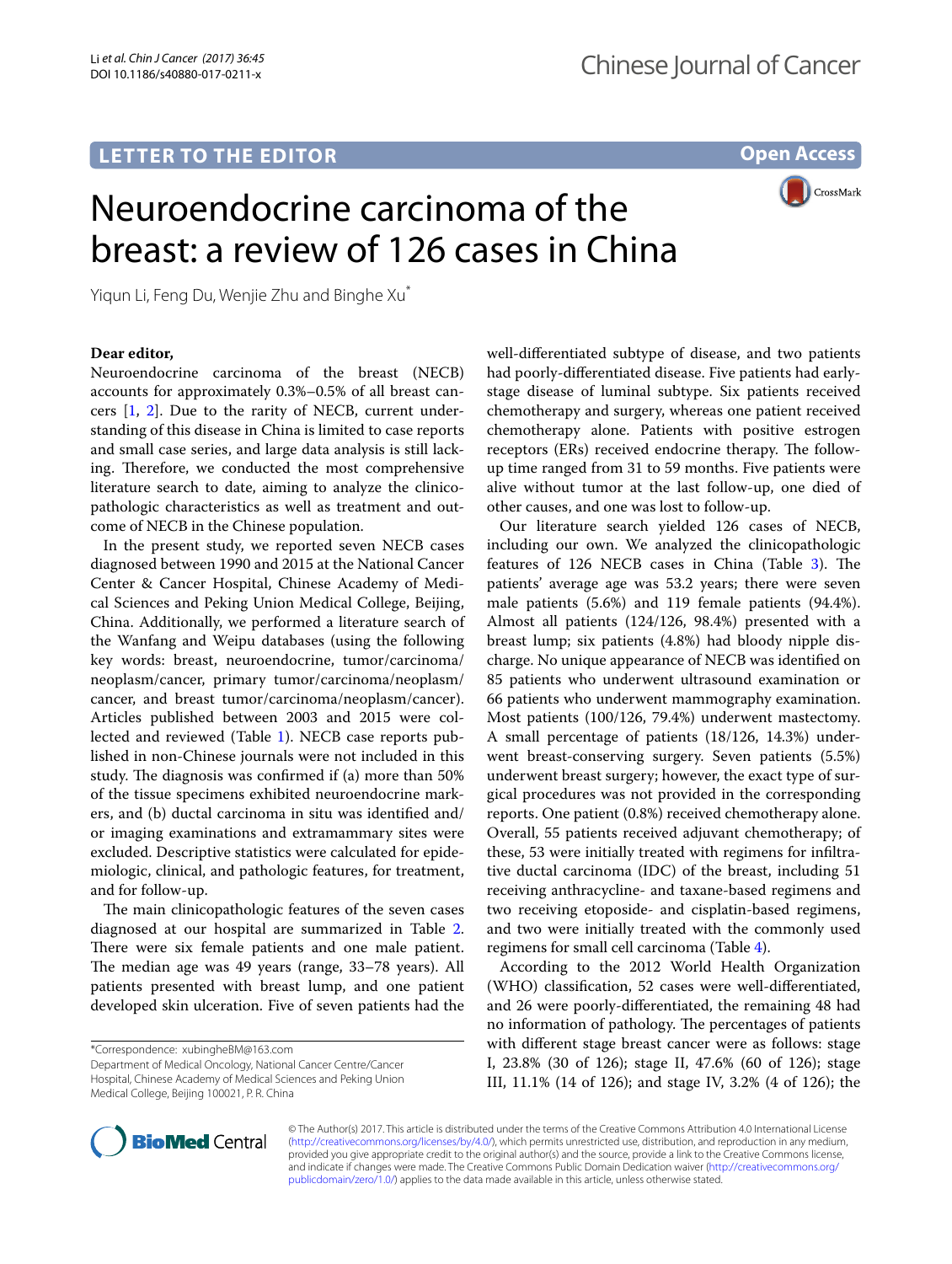| Year | Author       | Number of<br>cases | <b>Publication information</b>                  |
|------|--------------|--------------------|-------------------------------------------------|
| 2005 | Zhang et al. | 5                  | Zhongguo Zhongliu Linchuang 2005, 32 (13)       |
| 2008 | Zhong et al. | 3                  | Zhongguo Xiandai Yiyao Zazhi 2008, 10 (7)       |
| 2008 | Zhou et al.  | 7                  | Lingnan Xiandai Linchuang Waike 2008, 8 (6)     |
| 2008 | Cui et al.   | 3                  | Zhongguo Shiyong Waike Zazhi 2008, 28 (7)       |
| 2009 | Lv et al.    |                    | Guoji Waikexue Zazhi 2009, 36 (7)               |
| 2009 | Ren et al.   |                    | Zhongguo Aizheng Zazhi 2009, 19 (5)             |
| 2009 | Guan et al.  |                    | Zhenduan Binglixue Zazhi 2009, 16 (6)           |
| 2010 | Zhang et al. |                    | Zhonghua Putongwaike Zazhi 2010, 25 (12)        |
| 2010 | Shi et al.   |                    | Anmoyukangfu Yixue 2010, 01 (7)                 |
| 2010 | Wang et al.  |                    | Zhonghua Ruxianbing Zazhi 2010, 04 (1)          |
| 2010 | Zhang et al. |                    | Hanshao Jibing Zazhi 2010, 17 (5)               |
| 2010 | Shen et al.  |                    | Zhonghua Putongwaike Zazhi 2010, 25 (10)        |
| 2010 | Geng et al.  | 3                  | Dalian Yikedaxue Xuebao 2010, 32 (4)            |
| 2010 | Jia et al.   | 6                  | Guangdong Yixue 2010, 31 (17)                   |
| 2011 | Zeng et al.  | 3                  | Linchuang Yu Shiyanbinglixue Zazhi 2011, 27 (6) |
| 2011 | Kuang et al. | 2                  | Shiyong Yixue Zazhi 2011, 27 (7)                |
| 2011 | Gao et al.   | 16                 | Zhonghua Binglixue Zazhi 2011, 40 (9)           |
| 2012 | Li et al.    |                    | Aizhengjinzhan 2012, 10 (3)                     |
| 2012 | Zhang et al. | 4                  | Hainan Yixue 2012, 23 (15)                      |
| 2012 | Zhang et al. | 32                 | Zhongguo Zhongliu Linchuang 2012, 39 (1)        |
| 2013 | Zhang et al. |                    | Zhongwai Jiankang Wenzhai 2013, 10 (4)          |
| 2013 | Gu et al.    | 3                  | Bengbuyixueyuan Xuebao 2013, 38 (2)             |
| 2013 | Pan et al.   | 8                  | Zhongliu 2013, 33 (2)                           |
| 2014 | Zhong et al. |                    | Zhonghua Laonianxue Zazhi 2014, 34 (16)         |
| 2014 | Hou et al.   | 2                  | ZhongliuJichu Yu Linchuang 2014, 27 (3)         |
| 2014 | Yu et al.    | 4                  | Linchuang ChaoshengYixue Zazhi 2014, (8)        |
| 2015 | Huang et al. | 7                  | ZhongliuYanjiu Yu Linchuang 2015, 27 (7)        |

## <span id="page-1-0"></span>**Table 1 Summary of published articles about neuroendocrine carcinoma of the breast included in this study**

*NECB* neuroendocrine carcinoma of the breast

## <span id="page-1-1"></span>**Table 2 Clinicopathologic features of seven patients with neuroendocrine carcinoma of the breast**

| No.            | Age<br>(years) | Sex | Symptom                            | <b>Histology</b>      | <b>TNM</b> stage   | Intrinsic subtype    | <b>Treatment</b>                                | Follow-up outcome    |
|----------------|----------------|-----|------------------------------------|-----------------------|--------------------|----------------------|-------------------------------------------------|----------------------|
|                | 49             | F   | Breast lump                        | Well-differentiated   | T2N0M0. IIA        | $ER3 + PR2 + HER2 -$ | Surgery, chemotherapy,<br>and endocrine therapy | Alive without tumor  |
| 2              | 78             | F   | Breast lump                        | Well-differentiated   | T1N0M0.IA          | $ER3 + PR3 + HER2 -$ | Surgery, chemotherapy,<br>and endocrine therapy | Died of other causes |
| 3              | 49             | F   | Breast lump                        | Poorly-differentiated | T2N0M0. IIA        | $ER3 + PR + HER2 -$  | Surgery, chemotherapy,<br>and endocrine therapy | Alive without tumor  |
| $\overline{4}$ | 58             | F   | Breast lump                        | Well-differentiated   | <b>T2N1M0. IIB</b> | $ER2 + PR2 + HER2 -$ | Surgery, chemotherapy,<br>and endocrine therapy | Alive without tumor  |
| 5              | 43             | F   | Breast lump and<br>skin ulceration | Well-differentiated   | T3N2M0. IIIA       | $ER-PR-HER2-$        | Surgery and chemo-<br>therapy                   | Alive without tumor  |
| 6              | 60             | M   | Breast lump                        | Poorly-differentiated | T4NOM1. IV         | $ER-PR-HER2-$        | Chemotherapy                                    | Lost to follow-up    |
|                | 33             | F   | Breast lump                        | Well-differentiated   | T2N1M0.IIB         | $ER3 + PR2 + HER2 -$ | Surgery, chemotherapy,<br>and endocrine therapy | Alive without tumor  |

These patients were diagnosed and treated at the National Cancer Center/Cancer Hospital, Chinese Academy of Medical Sciences and Peking Union Medical College, China

*F* female, *M* male, *ER* estrogen receptor, *PR* progesterone receptor, *HER2* human epidermal growth factor receptor 2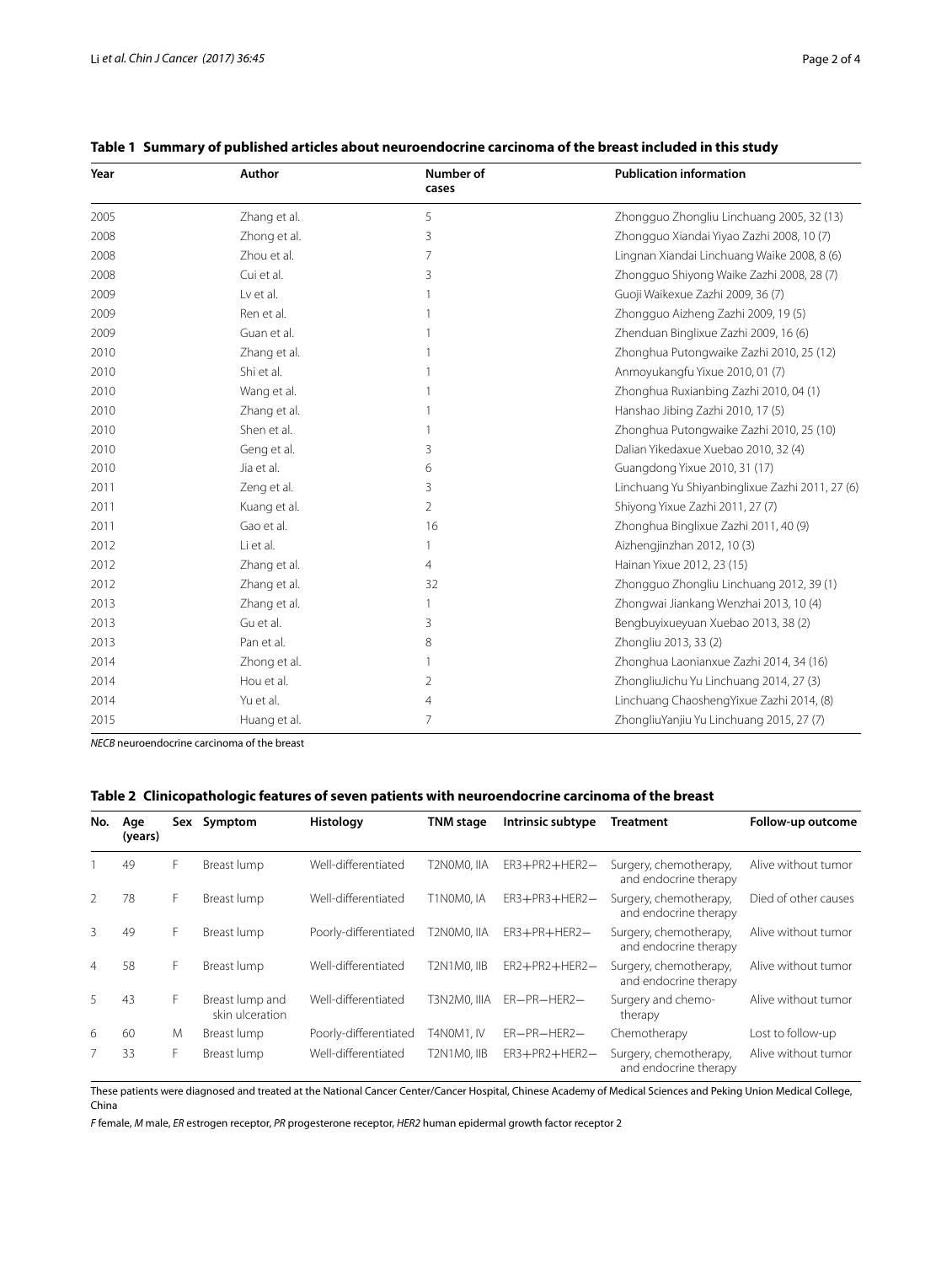<span id="page-2-0"></span>**Table 3 Clinicopathologic features of 126 patients with neuroendocrine carcinoma of the breast in China**

| Characteristic                       | No. of cases (%) |
|--------------------------------------|------------------|
| Age (years)                          |                  |
| $50$                                 | 26 (20.6)        |
| $50 - 59$                            | 19 (15.1)        |
| $60 - 69$                            | 11(8.7)          |
| $70 - 79$                            | 7(5.6)           |
| Data unstratified                    | 63 (50.0)        |
| Gender                               |                  |
| Female                               | 119 (94.4)       |
| Male                                 | 7(5.6)           |
| Symptom                              |                  |
| Breast lump                          | 124 (98.4)       |
| Bloody nipple discharge              | 6 (4.8)          |
| Nipple erosion                       | 1(0.8)           |
| Dimple sign                          | 1(0.8)           |
| Skin ulceration                      | 1(0.8)           |
| Diagnostic examination               |                  |
| Biopsy before surgery                | 25 (19.8)        |
| Breast ultrasound                    | 85 (67.5)        |
| Mammography                          | 66 (52.4)        |
| <b>Breast MRI</b>                    | 1(0.8)           |
| Chest X-ray                          | 39 (31.0)        |
| Whole body check                     |                  |
| Abdominal ultrasound                 | 60 (47.6)        |
| Abdominal CT                         | 1(0.8)           |
| Chest CT                             | 1(0.8)           |
| Pelvic ultrasound                    | 7(5.6)           |
| PET/CT                               | 1(0.8)           |
| Histology                            |                  |
| Well-differentiated (non-small cell) | 52 (41.3)        |
| Poorly-differentiated (small cell)   | 26 (20.6)        |
| <b>NM</b>                            | 48 (38.1)        |
| T category                           |                  |
| T1                                   | 29 (23.0)        |
| T <sub>2</sub>                       | 39 (31.0)        |
| T <sub>3</sub>                       | 24 (19.0)        |
| $\mathsf{T}4$                        | 8(6.3)           |
| ΝM                                   | 26 (20.6)        |
| N category                           |                  |
| N0                                   | 49 (38.9)        |
| N1                                   | 12 (9.5)         |
| N2                                   | 6(4.8)           |
| N3                                   | 1(0.8)           |
| ΝM                                   | 58 (46.0)        |
| M category                           |                  |
| M0                                   | 122 (96.8)       |
| M1                                   | 4 (3.2)          |
| TNM stage                            |                  |
| I                                    | 30 (23.8)        |
| 11                                   | 60 (47.6)        |

| Characteristic               | No. of cases (%) |
|------------------------------|------------------|
| Ш                            | 14(11.1)         |
| $\mathsf{IV}$                | 4(3.2)           |
| <b>NM</b>                    | 18 (14.3)        |
| Estrogen receptor status     |                  |
| Positive                     | 102 (81.0)       |
| Negative                     | 23 (18.2)        |
| <b>NM</b>                    | 1(0.8)           |
| Progesterone receptor status |                  |
| Positive                     | 91 (72.2)        |
| Negative                     | 34 (27.0)        |
| <b>NM</b>                    | 1(0.8)           |
| HER2 status                  |                  |
| Overexpressed                | 19 (15.1)        |
| Not overexpressed            | 104 (82.5)       |
| <b>NM</b>                    | 3(2.4)           |

*MRI* magnetic resonance imaging, *CT* computed tomography, *PET* positron emission tomography, *HER* human epidermal growth factor receptor, *NM* not mentioned

## <span id="page-2-1"></span>**Table 4 Treatment and follow-up of 126 patients with neuroendocrine carcinoma of the breast in China**

| Treatment and follow-up                             | No. of cases (%) |
|-----------------------------------------------------|------------------|
| Surgery                                             |                  |
| Mastectomy                                          | 100 (79.4)       |
| Breast-conserving surgery                           | 18 (14.3)        |
| Other breast surgery                                | 7(5.5)           |
| No surgery (chemotherapy alone)                     | 1(0.8)           |
| Axillary lymph node dissection                      | 104 (82.5)       |
| Neoadjuvant therapy                                 |                  |
| Received                                            | 4(3.2)           |
| None                                                | 122 (96.8)       |
| Adjuvant therapy                                    |                  |
| Chemotherapy                                        | 55 (43.7)        |
| Infiltrative ductal carcinoma of the breast regimen | 53 (42.1)        |
| Small cell carcinoma regimen                        | 2(1.6)           |
| Radiotherapy                                        | 22 (17.5)        |
| Endocrine therapy                                   | 80 (63.5)        |
| Tamoxifen                                           | 71 (56.3)        |
| Aromatase inhibitors                                | 4(3.2)           |
| Tamoxifen followed by aromatase inhibitors          | 1(0.8)           |
| Regimen not mentioned                               | 4(3.2)           |
| Follow-up                                           |                  |
| Alive without tumor                                 | 101 (80.2)       |
| Alive with tumor                                    | 9(7.1)           |
| Died of disease                                     | 7(5.6)           |
| Died of other causes                                | 1(0.8)           |
| Lost to follow-up                                   | 8(6.3)           |